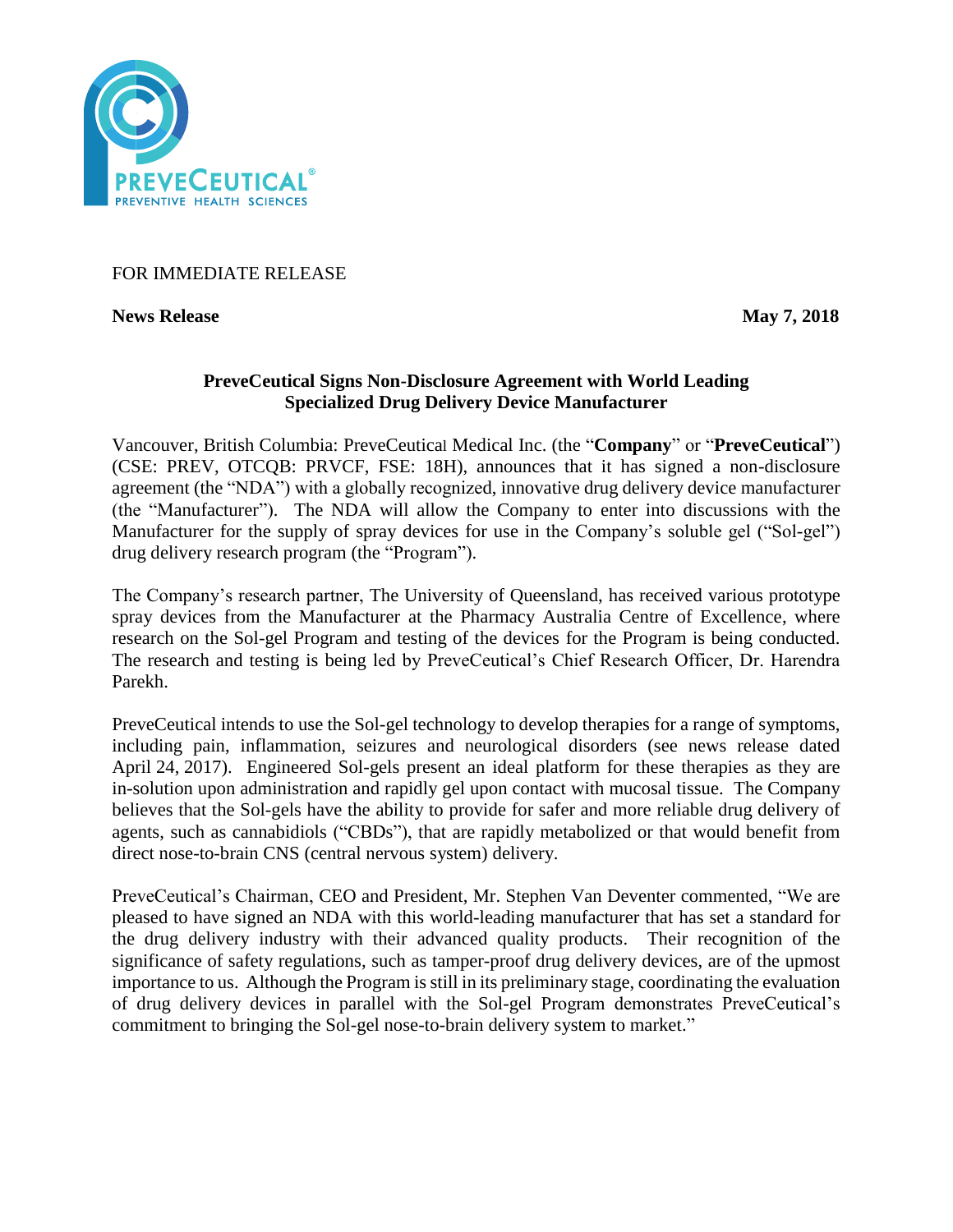### *About PreveCeutical*

PreveCeutical is a health sciences company that develops innovative options for preventive and curative therapies utilizing organic and nature identical products.

PreveCeutical aims to be a leader in preventive health sciences and currently has five research and development programs, including: dual gene therapy for curative and prevention therapies for diabetes and obesity; the Sol-gel Program; Nature Identical™ peptides for treatment of various ailments; non-addictive analgesic peptides as a replacement to the highly addictive analgesics such as morphine, fentanyl and oxycodone; and a therapeutic product for treating athletes who suffer from concussions (mild traumatic brain injury).

PreveCeutical sells CELLB9®, an Immune System Booster. CELLB9® is an oral solution containing polarized and potentiated essential minerals extracted from a novel peptide obtained from Caribbean Blue Scorpion venom. This product is available on the Company's website.

For more information about PreveCeutical, please visit www.PreveCeutical.com, follow us on Twitter: http://twitter.com/PreveCeuticals and Facebook: www.facebook.com/PreveCeutical.

### *On Behalf of the Board of Directors*

*"Stephen Van Deventer"* Chairman, CEO & President

### *For further information, please contact:*

Deanna Kress Director of Corporate Communications & Investor Relations +1-778-999-6063 deanna@PreveCeutical.com

#### *Forward-Looking Statements:*

This news release contains forward-looking statements and forward-looking information (collectively, "forwardlooking statements") within the meaning of applicable Canadian and U.S. securities legislation, including the United States *Private Securities Litigation Reform Act of 1995*. All statements in this news release that are not purely historical are forward-looking statements and include any statements regarding beliefs, plans, expectations and orientations regarding the future including the Company's anticipated business plans, and the prospect of its ability and success in executing its proposed plans. Often, but not always, forward-looking statements can be identified by words such as "pro forma", "plans", "expects", "may", "should", "budget", "schedules", "estimates", "forecasts", "intends", "anticipates", "believes", "potential" or variations of such words including negative variations thereof and phrases that refer to certain actions, events or results that may, could, would, might or will occur or be taken or achieved. Such forward-looking statements include, among others, the ability of the Company to enter into an agreement for the supply of the drug-delivery devices from the Manufacturer and the success of the Company in utilizing the drugdelivery devices in the Program, the ability of Sol-gels to provide for safer and more reliable drug delivery of certain agents such as CBDs, matters related to the Company's current and planned research and development programs, and matters related to the Company's future business plans. Actual results could differ from those projected in any forward-looking statements due to numerous factors including risks and uncertainties relating to the inability of the Company, to, among other things, obtain any required governmental, regulatory or stock exchange approvals, permits, consents or authorizations required, including Canadian Securities Exchange acceptance of any planned future activities, commercialise therapeutic and diagnostic technologies, including the Sol-gel technology, execute its proposed business plans, pursue a business partnership with the Manufacturer and other strategic partners, complete